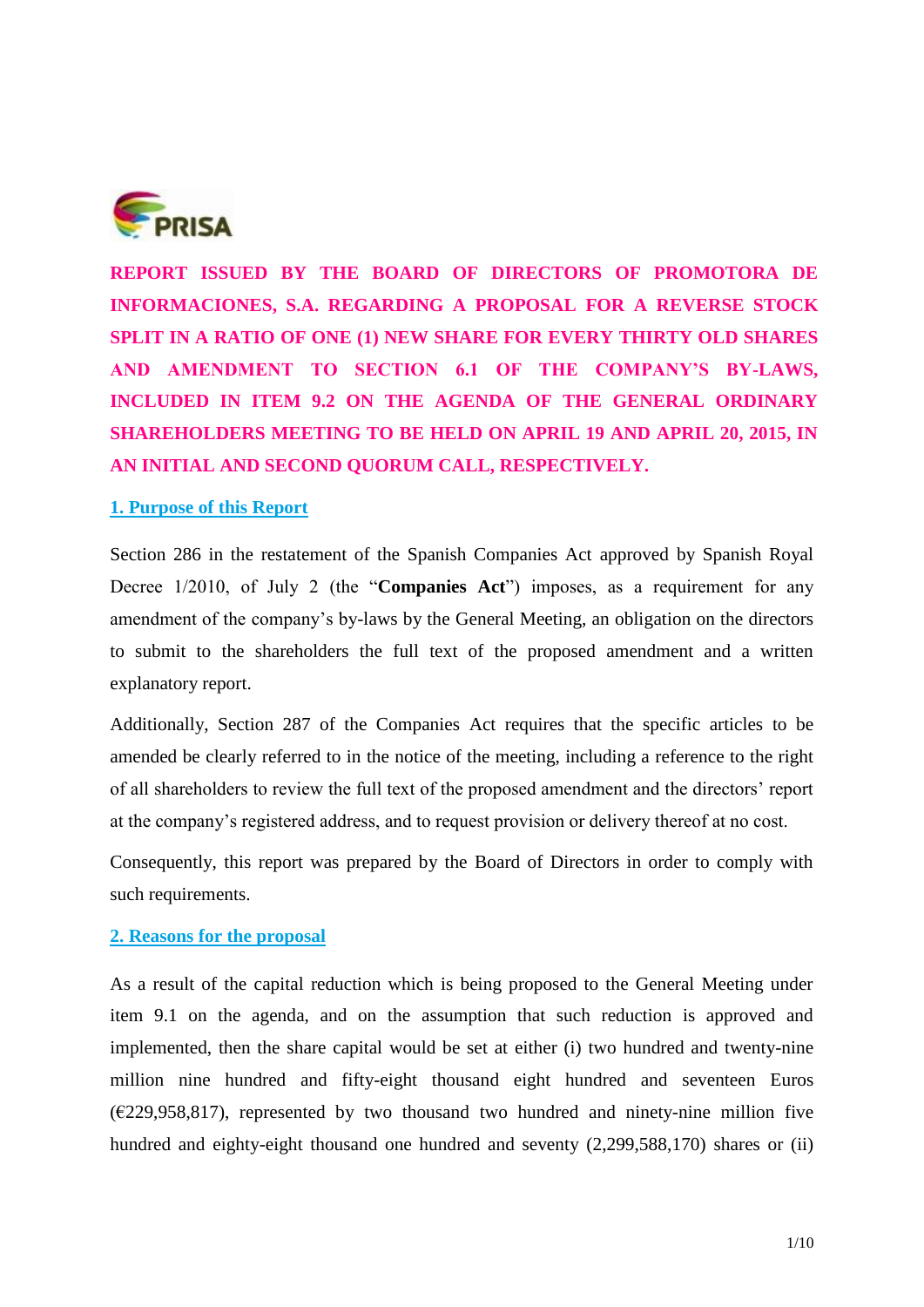two hundred and fifteen million eight hundred and seven thousand eight hundred and seventyfour Euros ( $\epsilon$ 215,807,874), represented by two thousand one hundred and fifty-eight million seventy-eight thousand seven hundred and forty (2,158,078,740) shares. The amount in which the capital will be finally reduced, if the proposal is finally approved by the General Meeting, will depend, as explained in the report of this Board of Directors regarding the referred item on the agenda, on whether the share capital increase addressed to the company International Media Group Ltd amounting to €74,999,999.49 and approved by this Board of Directors and announced in a significant event on 27 February 2015 (the "**Media Group Share Capital Increase**") is executed before or after the General Meeting.

The proposed reverse split would (i) reduce the total number of shares in the Company; (ii) make proper fixing of the stock market price of the Company's shares easier; (iii) restrict the volatility of the Company's shares in the market, without any loss of liquidity; and (iv) ensure that the shares in the Company are valued in line with comparable companies.

The current market value of the shares in the Company may cause sharp movements in the share price of the Company, as a minimal variation in unit terms results in a high percentage variation – a situation that should be avoided through this reverse split transaction.

These situations lead to a case where most trading in securities in similar circumstances is performed by investors heavily focused in the short term ("intraday trading"), while institutional investors rarely become attracted to such securities as they consider them to be high risk.

In short, the purpose of this transaction is to adapt the market price of the shares in the Company so that it is no longer conditioned by the aforementioned factors and to facilitate a better formation of the market price for such shares, based on market conditions and the circumstances of the Company itself.

The reverse stock split which is submitted to the General Meeting under this item on the agenda does not lead to any increase or reduction of capital, affecting only the number of shares making up the share capital of the Company, without prejudice to the resolution under item 9.1 on the agenda which is proposed in view of the technical need for permitting the reverse stock split.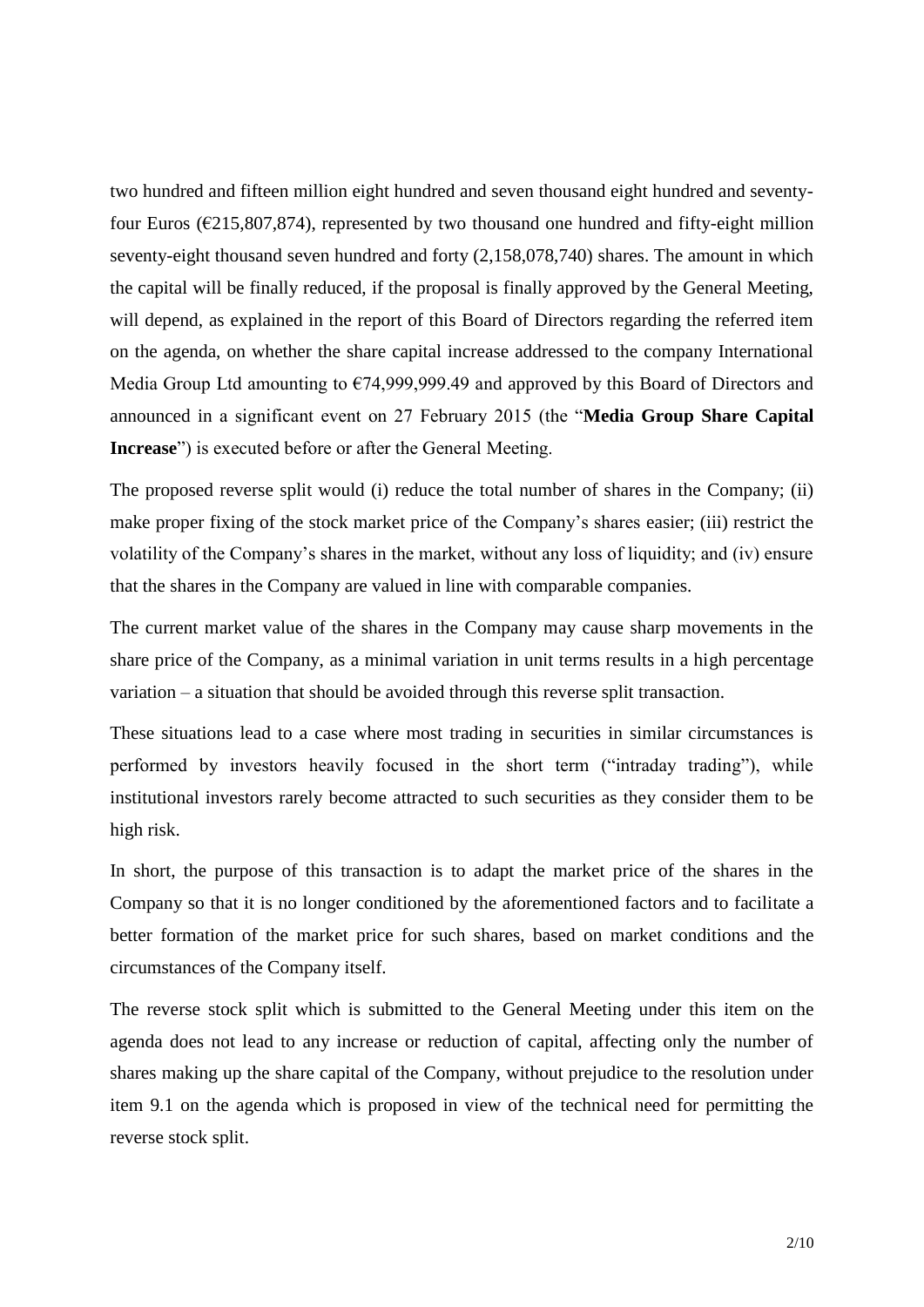Shareholders holding a number of shares that is not a multiple of 30 may:

- (i) acquire or transfer any relevant number of shares necessary to own a multiple of the number fixed in the exchange ratio; or
- (ii) join other shareholders to reach a number of shares that is a multiple of the number fixed in the exchange ratio.

On the other hand, in accordance with Sections 26.1.b) and 41.1 a) of Royal Decree 1310/2005, of 4 November, implementing Spanish Act 24/1988, of 28 July, on the Securities Market (governing the admission to trading of securities in official secondary markets, public offerings or subscriptions and the relevant prospectus), the Company shall not, as a result of this transaction, be required to publish such a prospectus, as the new shares shall be issued to replace older shares of the same class which have already been issued and thus there is no share capital increase.

If, following the closing of the market session the day before that on which the share exchange is to take effect as described above, a shareholder still holds any number of shares that is not a multiple of the number fixed in the exchange ratio, any fractions shall be purchased by the Company itself. The purchase price shall be the closing price for that day, and the sale shall proceed at no cost to the selling shareholders, except for any charges and brokerage fees charged by their own custodian.

The price for such sale shall be paid by the Company to the relevant participating entities in Iberclear, to be credited to the accounts held with such entities by the selling shareholders. Payment shall proceed between the effective date of the exchange and the third following business day. The Board of Directors may, if it deems necessary, appoint an agent bank and give a mandate to such bank to acquire, on behalf of the Company, any such remaining shares.

A proposal is also being made to delegate to the Board –itself being also authorised to delegate to the Executive Committee, the Chairman and the Managing Director–, among others, any and all authority to implement the proposed resolution and to perform all acts necessary to such effects in accordance with applicable laws; to apply for admission of the new shares to trading on the Madrid, Barcelona, Bilbao and Valencia Exchanges on the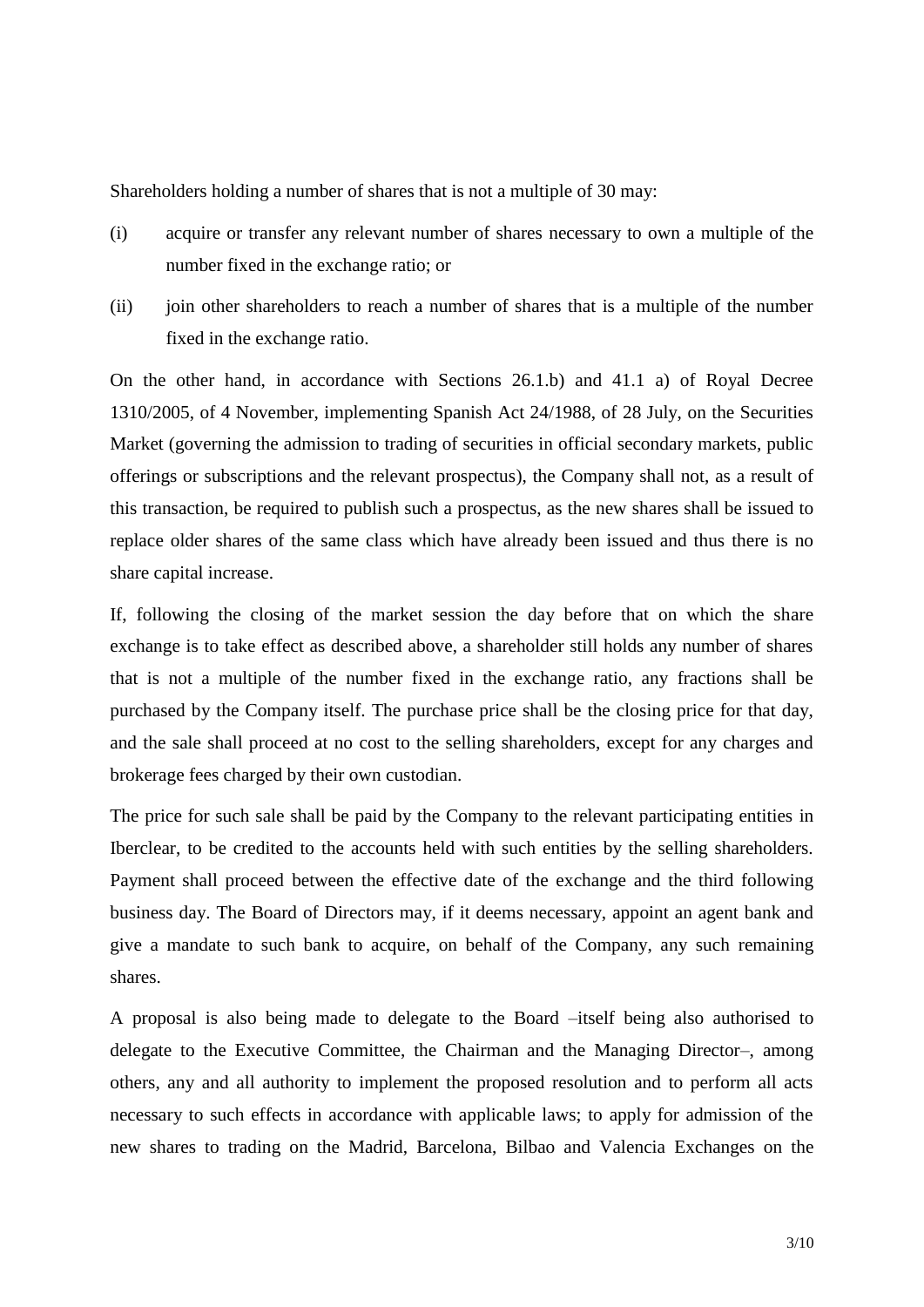Automated Quotation System, and on the remaining Exchanges where the share is currently admitted to trading, and for registration thereof with Iberclear; to apply to have the old shares (being simultaneously cancelled) excluded therefrom; and to declare the reverse split transaction duly closed and, as such, Section 6.1 of the bylaws duly amended accordingly, being also expressly authorised to delegate its own authority to third parties.

As a result of the proposed transaction, and on the assumption that the share capital reduction to be submitted to the General Meeting as item 9.1 on the agenda is approved and executed as proposed by the Board of Directors, then the share capital would be set at a figure of

- (i) if the Media Group Share Capital Increase has been executed, two hundred and twenty-nine million nine hundred and fifty-eight thousand eight hundred and seventeen Euros ( $\epsilon$ 229,958,817), represented by seventy six million six hundred and fifty-two thousand nine hundred and thirty-nine (76,652,939) shares in book-entry form; or alternatively
- (ii) if the Media Group Share Capital Increase has not been executed, two hundred and fifteen million eight hundred and seven thousand eight hundred and seventy-four Euros ( $\epsilon$ 215,807,874) represented by seventy-one million nine hundred and thirty-five thousand nine hundred and fifty-eight (71,935,958) shares in book-entry form.

## **3. Reasons for the exchange ratio**

The proposed exchange ratio (30 old shares for each new share) shall result in a face value of 3 Euros per new share.

Such ratio has been determined, on the one hand, in order to obtain a face value of the new share such that the purposes of this transaction, described above, are achieved without, on the other hand, the new face value affecting the liquidity of the share pursued by retail investors. Moreover, as referred to in Section 3 above, the new face value should allow for a better comparison between the value of the Company shares and the value of the shares in comparable companies.

The share exchange shall be effective on the date resolved by the Board of Directors, following registration of the reverse split resolution and the relevant amendment to the by-laws with the Commercial Registry. The exchange shall proceed from the date specified in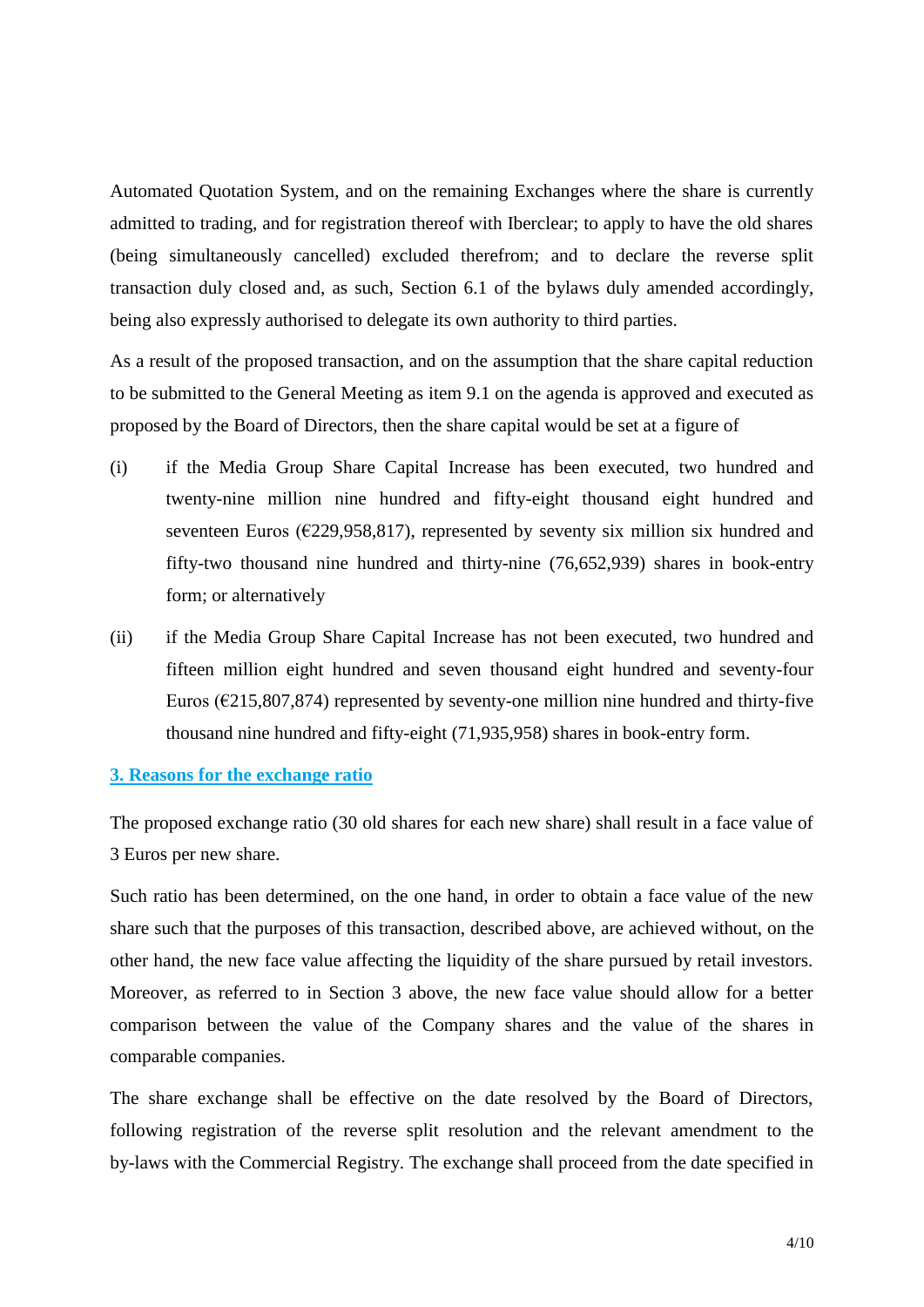the notices to be published in the Official Gazette of the Commercial Registry, a national newspaper, on the Company's website and, where mandatory, in the Listing Gazettes of the Spanish Stock Exchanges. Such date shall also be disclosed by publishing the relevant notice of a significant event.

#### **4. Full text of the proposal**

It was resolved to approve a stock consolidation in respect of the outstanding shares in the Company, which shall proceed by consolidating every thirty (30) existing shares valued at par at ten Euro cents ( $\epsilon$ 0.10) each into one (1) new share valued at par at three Euros ( $\epsilon$ 3) each. The number of shares resulting from the stock consolidation will be the following:

- (i) if as a result of the share capital reduction proposed in item 9.1 on the agenda, the number of shares is set at 2,299,588,170 shares, the share capital will be composed of 76,652,939 shares without this entailing a change in the Company's share capital; or alternatively
- (ii) if as a result of the share capital reduction proposed in item 9.1 on the agenda, the number of shares is set at 2,158,078,740 shares, the share capital will be composed of 71,935,958 shares without this entailing a change in the Company's share capital.

The newly-issued shares shall be ordinary shares held in book-entry form and registered with the *Sociedad de Gestión de los Sistemas de Registro, Compensación y Liquidación de Valores, S.A.U*. (Iberclear) and its participating entities. The new shares shall be of the same class and series and have the same economic and voting rights as the existing shares, prorated to each new share's face value.

In accordance with Sections 26.1.b) and 41.1 a) of Royal Decree 1310/2005, of 4 November (implementing Spanish Act 24/1988, of 28 July, on the Securities Market in respect of the admission of securities to trading in official secondary markets, public offerings or subscriptions and the relevant prospectus), the Company shall not, as a result of this transaction, be required to publish such a prospectus, as the new shares shall be issued to replace older shares of the same class which have already been issued and thus there is no share capital increase.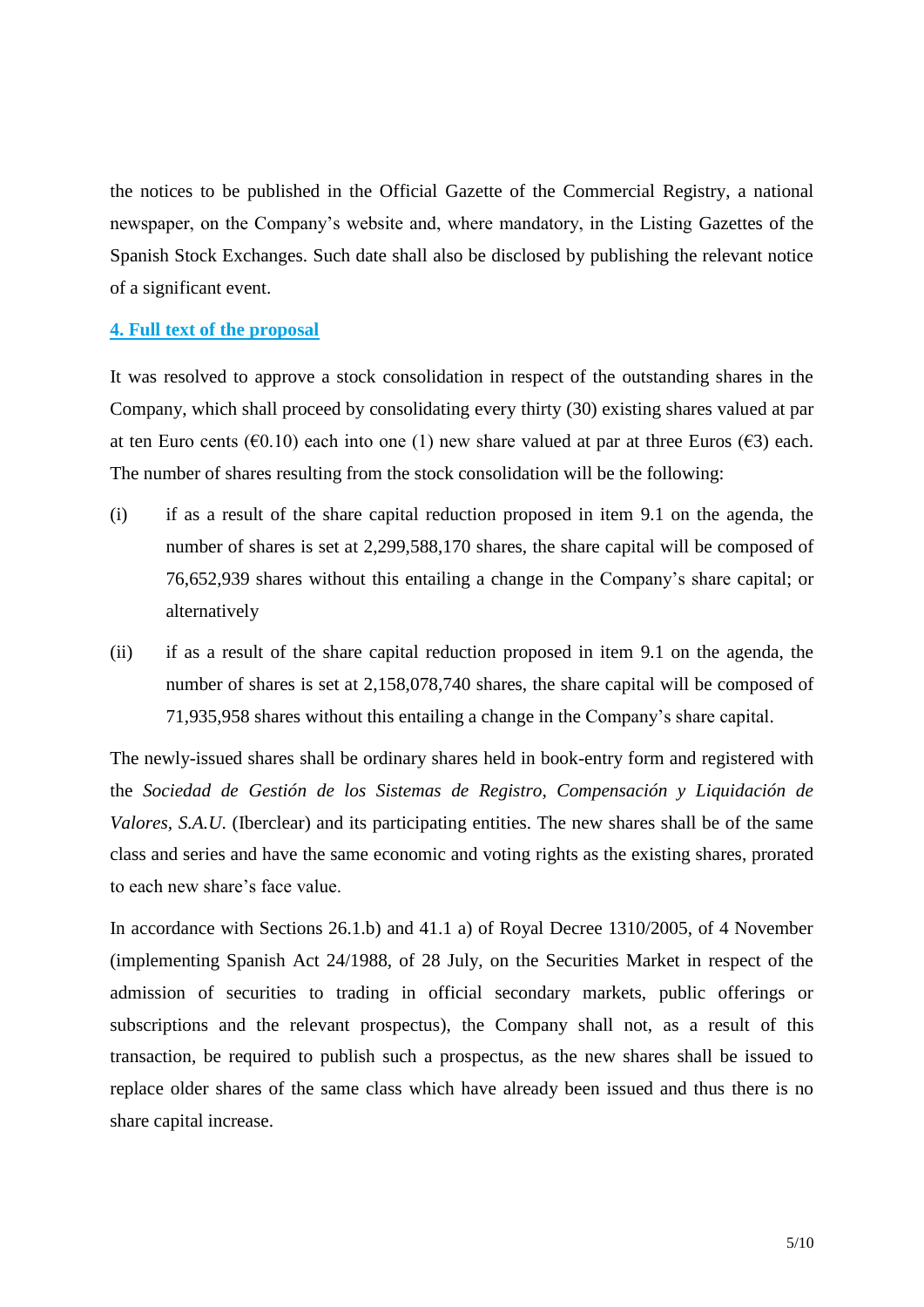# **1. EFFECTIVE DATE AND EXCHANGE PROCEDURE**

The share exchange shall be effective on the date determined by the Board of Directors, following registration of the reverse split resolution and the relevant amendment to the by-laws with the Commercial Registry. The exchange shall proceed from the date specified in the notices to be published in the Official Bulletin of the Commercial Registry, a national newspaper, on the Company's website and, where mandatory, in the Listing Bulletins of the Spanish Stock Exchanges. Such date shall also be disclosed by publishing the relevant notice of a significant event.

Any shareholders in the Company registered as such with the *Sociedad de Gestión de los Sistemas de Registro, Compensación y Liquidación de Valores, S.A.U.* ("**Iberclear**") and Iberclear's participating entities on the effective day determined by the Board of Directors shall have a right to receive one (1) new share for every thirty (30) old shares. This exchange shall proceed automatically.

The exchange shall further proceed pursuant to the procedures established for securities in book-entry form, through the relevant participating entities, in accordance with the instructions issued by Iberclear and, if appointed, by the agent.

## **2. REMAINING SHARES**

Shareholders who, after applying the exchange ratio resulting from the reverse split, hold a number of shares that is not a multiple of thirty (30) may:

- (i) acquire or transfer any relevant number of shares necessary to own a multiple of the number fixed in the exchange ratio; or
- (ii) join other shareholders to reach a number of shares that is a multiple of the number fixed in the exchange ratio.

If, following the closing of the market session the day before that on which the share exchange is to take effect as described above, a shareholder still holds any number of shares that is not a multiple of the number fixed in the exchange ratio, such shares shall be purchased by the Company itself.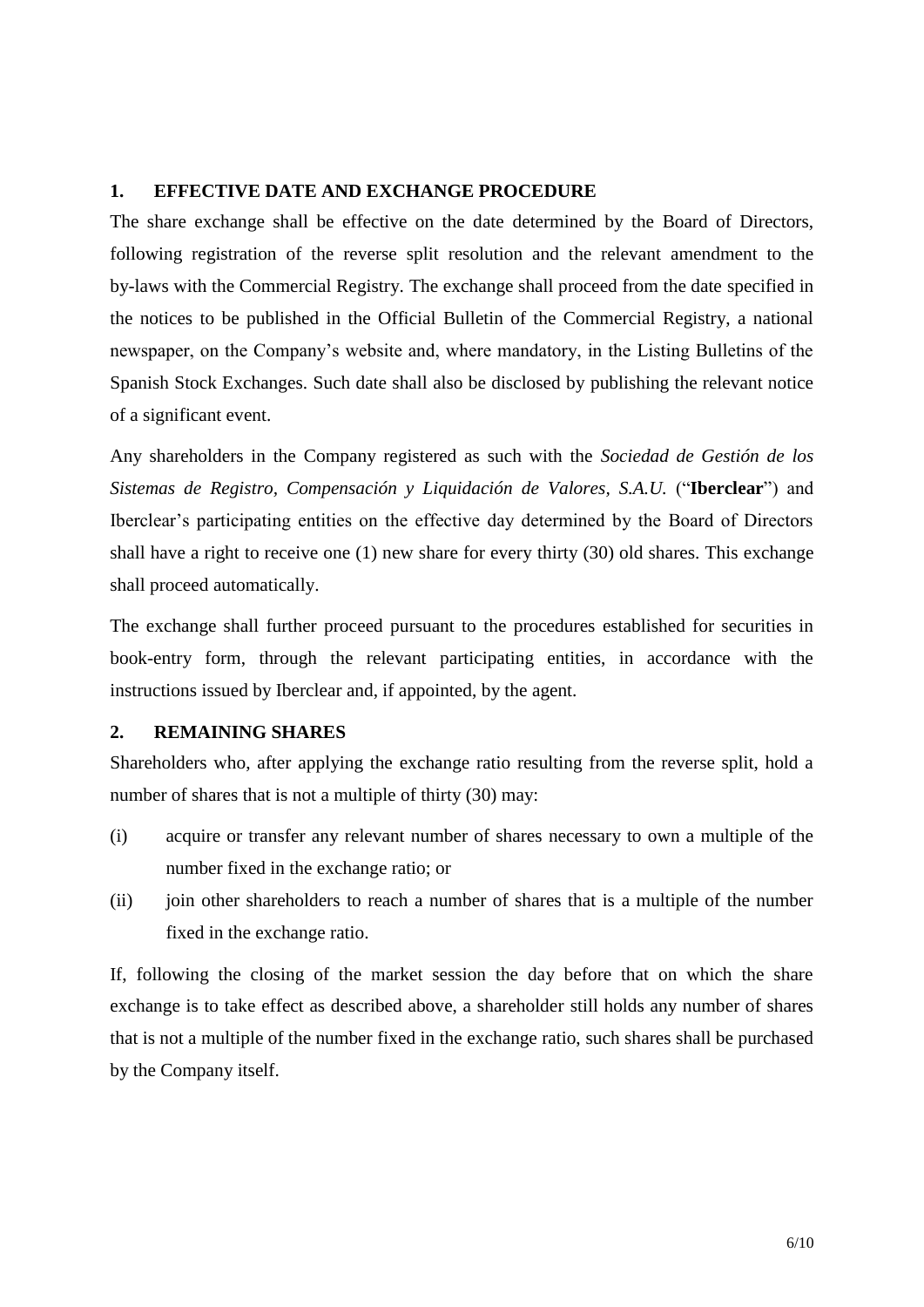The purchase price shall be the closing price for that day, and the sale shall proceed at no cost to the selling shareholders, except for any charges and brokerage fees charged by their own custodian.

The price for such sale shall be paid by the Company to the relevant participating entities in Iberclear, to be credited to the accounts held with such entities by the selling shareholders. Payment shall proceed between the effective date of the exchange and the third following business day. The Board of Directors may, if it deems necessary, appoint an agent bank and give such bank a mandate to acquire, on behalf of the Company, any such remaining shares.

### **3. APPLICATION FOR ADMISSION TO TRADING**

It was resolved to apply –following registration with the Madrid Commercial Registry of the public deed recording the consolidation of the outstanding shares and the exchange thereof for the newly-issued shares and the amendment to their face value– for the old shares and the new shares to be simultaneously excluded and admitted, respectively, from and to trading on the Madrid, Barcelona, Bilbao and Valencia Stock Exchanges (where the Company's shares are currently listed) on the Spanish Automated Quotation System (*Mercado Continuo*) and on any other Stock Markets where such shares are so listed; and further resolved to take any actions and complete any procedures before the relevant regulatory bodies required to have any new shares issued as a result of the foregoing resolution admitted to trading. The Company expressly submits to any applicable stock market regulations or future regulations, including without limitation any regulations governing securities trading, maintenance and exclusion from trading.

It is expressly noted that, if a delisting of the Company shares is subsequently applied for, any such delisting shall comply with any applicable rules and procedures and, in such a case, the rights of any shareholders opposing or voting against the delisting resolution shall be guaranteed as required by the Spanish Companies Act and related provisions, in accordance with Spanish Act 24/1988, of 28 July, on the Securities Market and any implementing regulations in force from time to time.

# **4. CONDITION PRECEDENT**

This stock consolidation resolution is subject to a condition precedent that the resolution in 9.1 above is passed.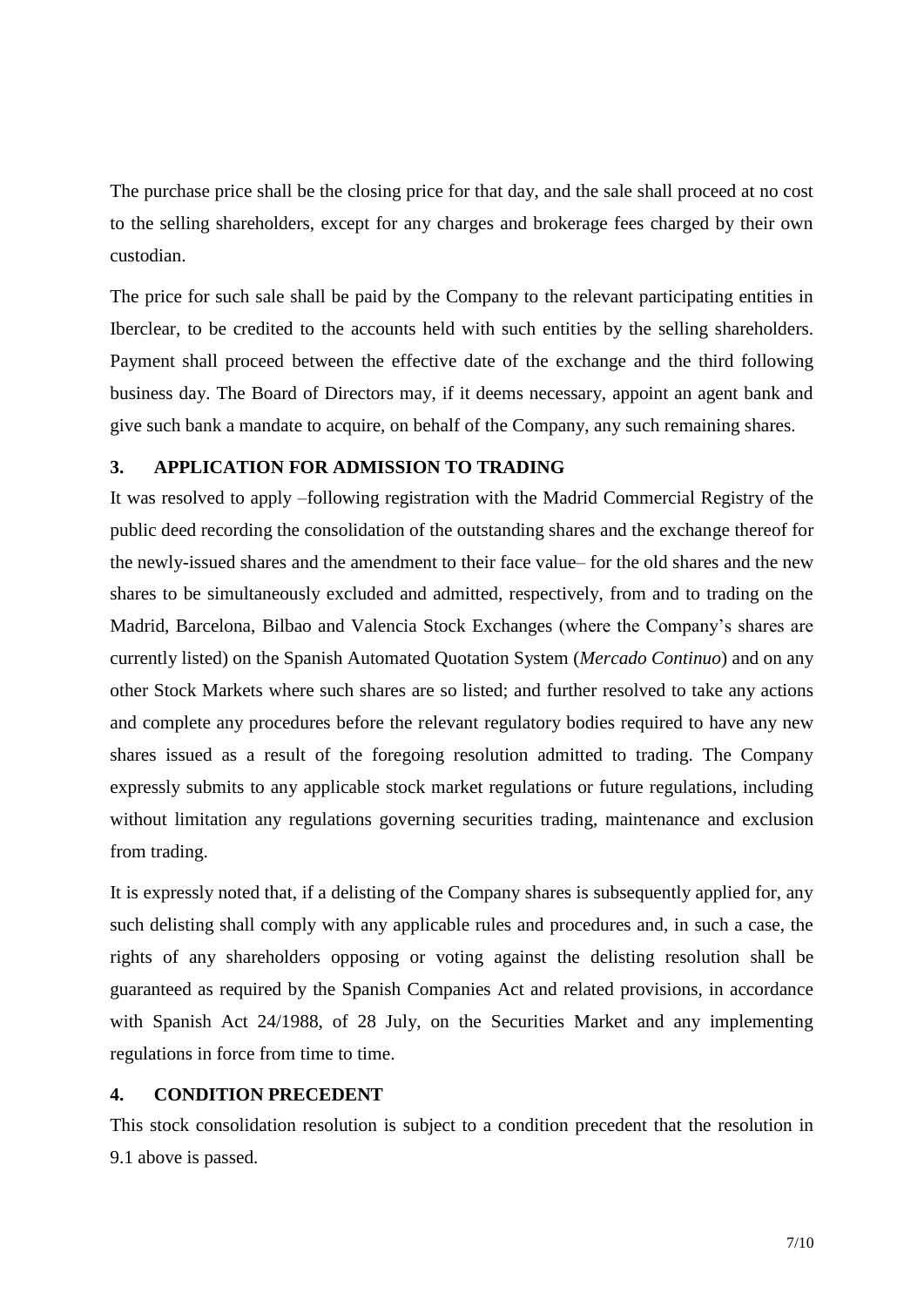#### **5. DELEGATION OF POWERS TO THE BOARD OF DIRECTORS**

It was resolved to delegate to the Board of Directors any and all authority, as broadly as required in law –including the authority to delegate on the Executive Committee, the Chairman and the Managing Director– to implement the reverse stock split, including without limitation the authority:

- (i) to implement the reverse split resolution. The effective date of the share exchange shall be timely advised by notice to the Governing Bodies (*Sociedades Rectoras*) of the Stock Exchanges and the *Comisión Nacional del Mercado de Valores*, and announced on the Official Bulletin of the Commercial Registry;
- (ii) to prepare, notify and deal with any document, publication or certificate required in relation to the reverse split process;
- (iii) to determine the precise number of new shares, following completion of the reverse split process, and the effective date of the consolidation; and to declare such process duly completed;
- (iv) to draft the new wording for Section 6.1 of the Company by-laws regarding the Company's share capital, in order to adapt it to the outcome of the reverse split process;
- (v) to complete all required formalities so that the new shares are registered on the accounting records held by Iberclear in accordance with applicable regulatory procedures;
- (vi) to file, whenever deemed appropriate, with the CNMV, the Governing Bodies (*Sociedades Rectoras*) of the Madrid, Barcelona, Valencia and Bilbao Stock Exchanges, the *Sociedad de Bolsas*, Iberclear and any other Spanish or foreign public or private authority, the relevant application to have all new shares in the Company admitted to trading on the Madrid, Barcelona, Valencia and Bilbao Stock Exchanges and on the Automated Quotation System (*Mercado Continuo*) and, simultaneously, to have the old shares delisted from such markets; and to that end carry out any procedures, take any actions and issue any declarations as necessary or convenient, including without limitation for the purposes of obtaining the authorisation, verification and admission to trading of the new shares, and to draft and publish any announcements required or convenient for such purposes; and to take any measures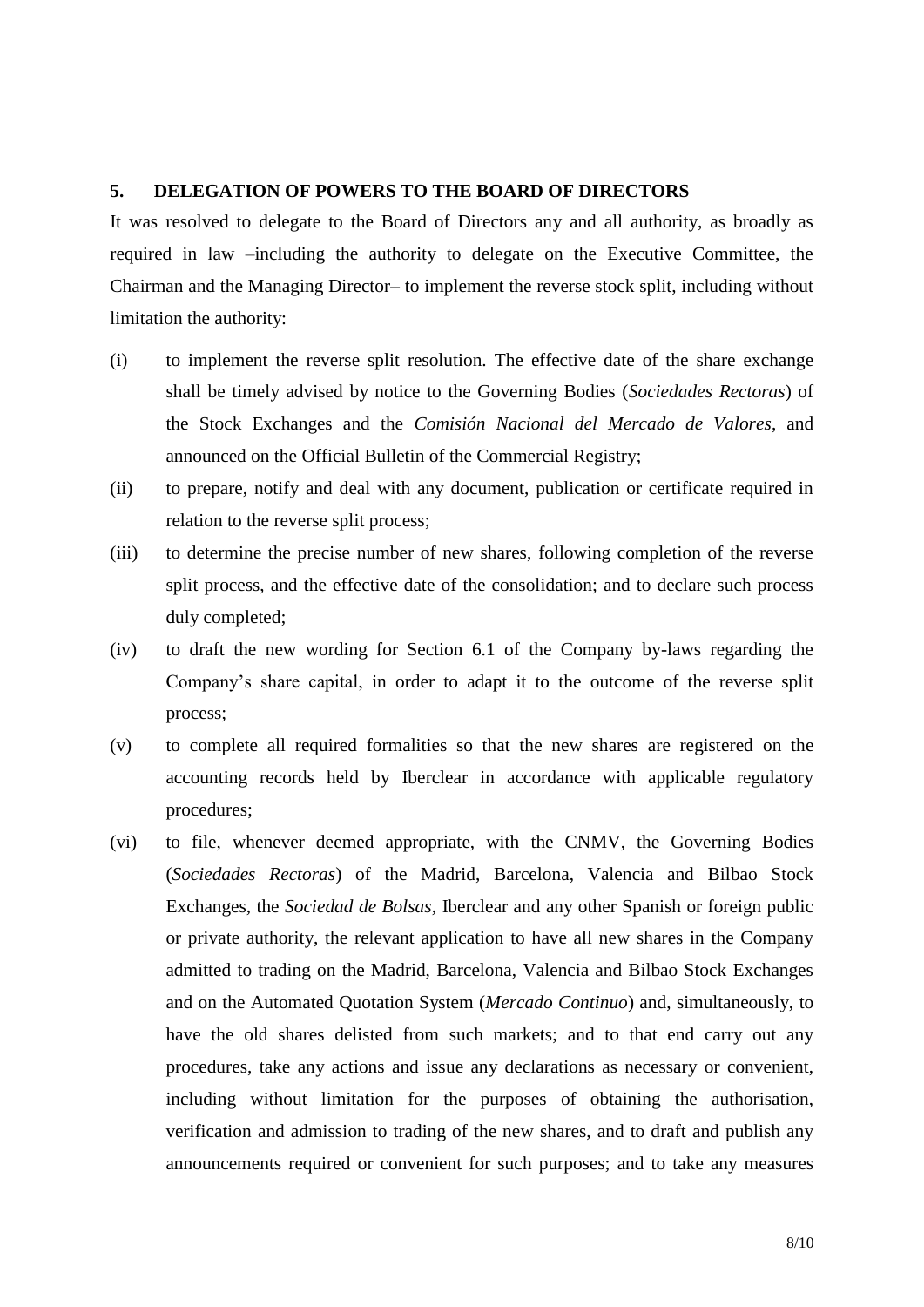required to comply with any and all obligations of the Company arising in respect of any American depositary shares issued by the Company;

- (vii) to take any actions as may be necessary or convenient to implement and formalise the reverse split transaction before any public and/or private Spanish and/or foreign bodies and entities, including without limitation in order to clarify, supplement or rectify any errors or omissions that may prevent or hinder full effectiveness of the foregoing resolutions;
- (viii) to select, where appropriate, any entities to be engaged in the process to coordinate the transaction (including without limitation to appoint an agent bank and to give a mandate to such bank under the terms stated above) and generally to determine any criteria to be followed in the process;
- (ix) to agree and sign any undertakings, commitments, agreements or any other documents with any entity related to the transaction, in whatever terms may be deemed appropriate;
- (x) to execute any public and/or private documents as may be appropriate to implement, wholly or in part, the reverse split; to carry out any actions as may be convenient in connection with the foregoing resolutions in order to have them duly registered with the Spanish Commercial Registry and any other registries including without limitation with authority to appear before a Spanish notary and execute any deeds necessary or convenient to that effect and to correct, rectify, ratify, construe or supplement such resolutions and execute any other public and/or private document necessary or convenient to ensure full registration thereof, without a need for a new resolution; and
- (xi) generally to take such actions and execute such public and/or private documents as required or deemed appropriate by the Board of Directors, the Executive Committee, the Chairman and the Managing Director or, where appropriate, by any delegating authority, to ensure full effectiveness of and compliance with the foregoing resolutions.

# **6. AMENDMENT TO SECTION 6.1 OF THE COMPANY'S BY-LAWS**

Following completion of the reverse stock split, Section 6.1 in the Company's by-laws shall be amended. This amendment shall be carried out as follows: